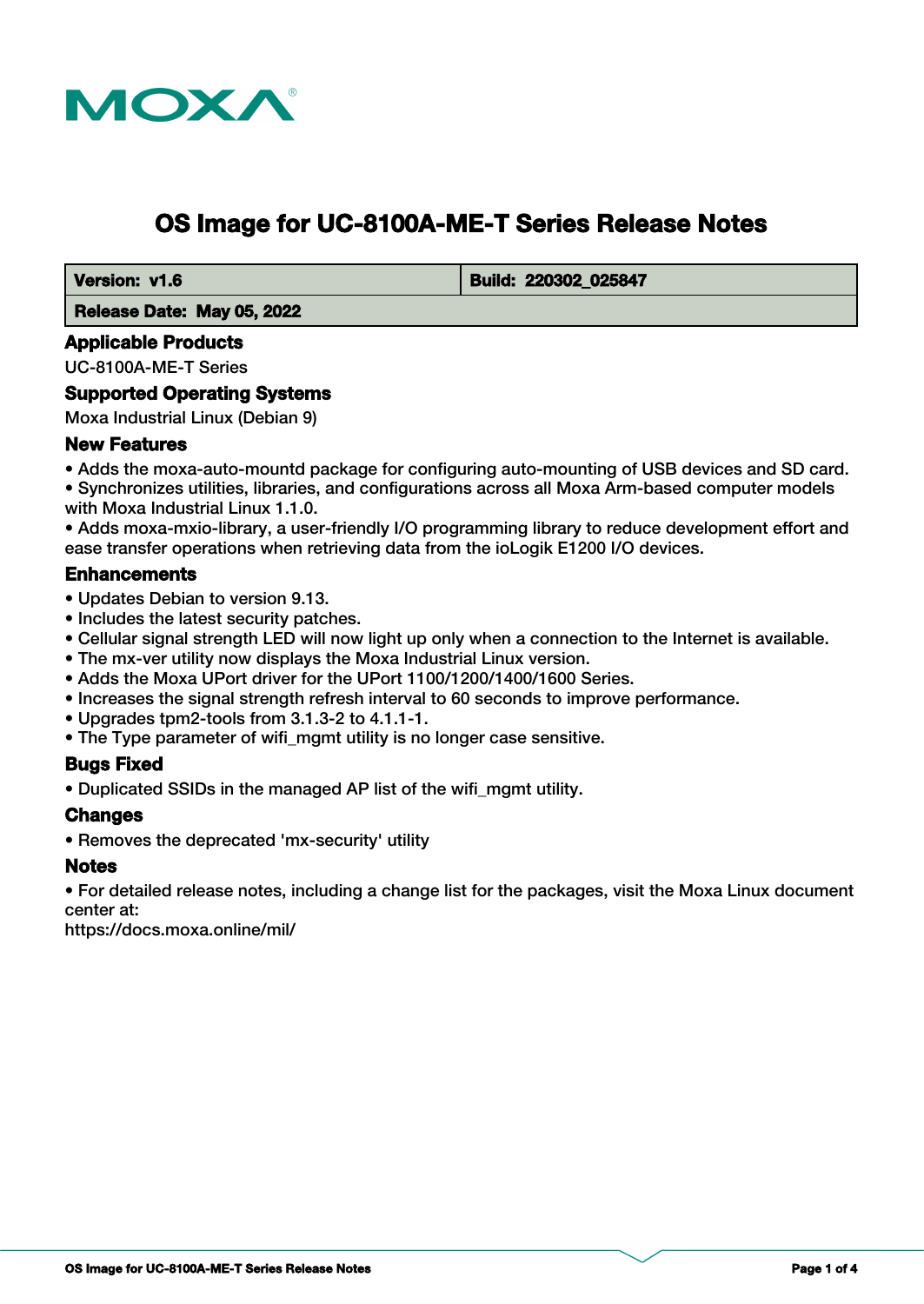

**Version: v1.5** Build: N/A

 **Release Date: Oct 20, 2020**

# **Applicable Products**

UC-8100A-ME-T Series

### **Supported Operating Systems**

Moxa Industrial Linux (Debian 9)

# **New Features**

N/A

# **Enhancements**

- Upgrades the tpm2-tools to version 3.1.3-2.
- Now includes header files of all Moxa Libraries and kernel.

# **Bugs Fixed**

• The cellular signal process initialization mechanism (signald) has been enhanced to fix an issue where the signal LED was not lighting up in some circumstances.

# **Changes**

- Updated kernel version from 4.4.75 to 4.4.190.
- OS updated from Debian 9: 9.3 to 9.12. For details, visit https://www.debian.org/News/2020/2020020802.

# **Notes**

N/A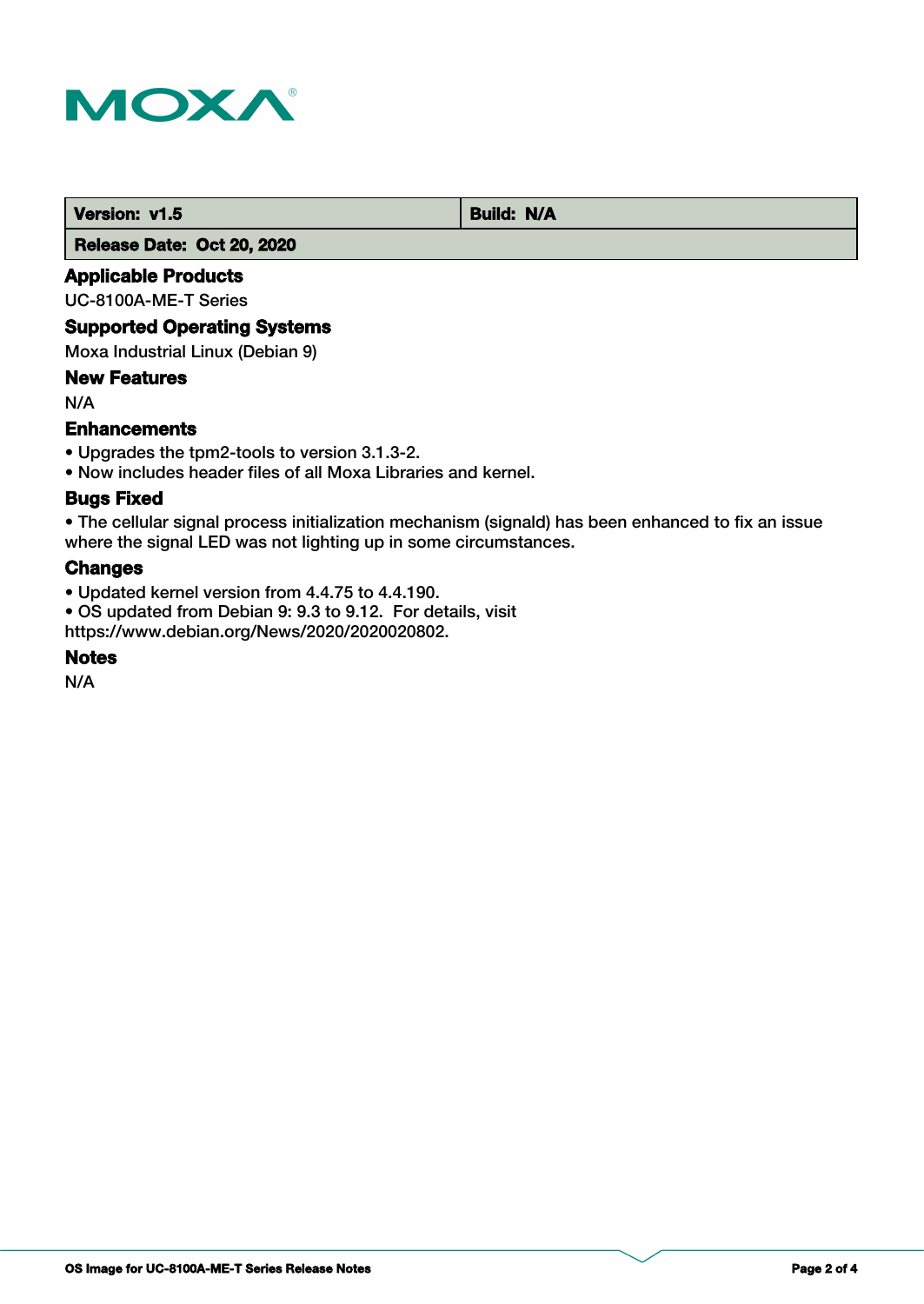

**Version: v1.3 Build: N/A** 

 **Release Date: Nov 13, 2019**

#### **Applicable Products**

UC-8112A-ME-T-LX, UC-8112A-ME-T-LX-US, UC-8112A-ME-T-LX-EU, UC-8112A-ME-T-LX-AP

#### **Supported Operating Systems**

Moxa Industrial Linux (Debian 9)

### **New Features**

N/A

# **Enhancements**

• Changed the default mode from router to bridge mode so that users can still access the devices connected to UC-8112A while using a public IP SIM card.

• Changed the default mode from RNDIS to ECM because throughput under the RNDIS mode is limited.

• The signal representation in moxa-cellular-utils now uses a level indicator, which ranges from 0 (no signal) to 5 (excellent).

• Preinstalls Moxa Platform Libraries (GPIO, buzzer, UART, LED, and push button) and headers.

### **Bugs Fixed**

• An issue with the buzzer API in the Moxa Platform Libraries.

• Adds the moxa-wifi-signald package to fix an issue where the Wi-Fi signal strength LED does not light up properly.

- Interoperability issues between ThingsPro and moxa-cellular-utils.
- Verizon compatibility issues in moxa-cellular-utils.
- A default route setting issue in moxa-cellular-utils.
- Incorrect service name used by moxa-ublox-config-utils. .

• Status display issue in the cell\_mgmt status command for the Ublox Toby Series LTE modules.

### **Changes**

N/A

#### **Notes**

N/A